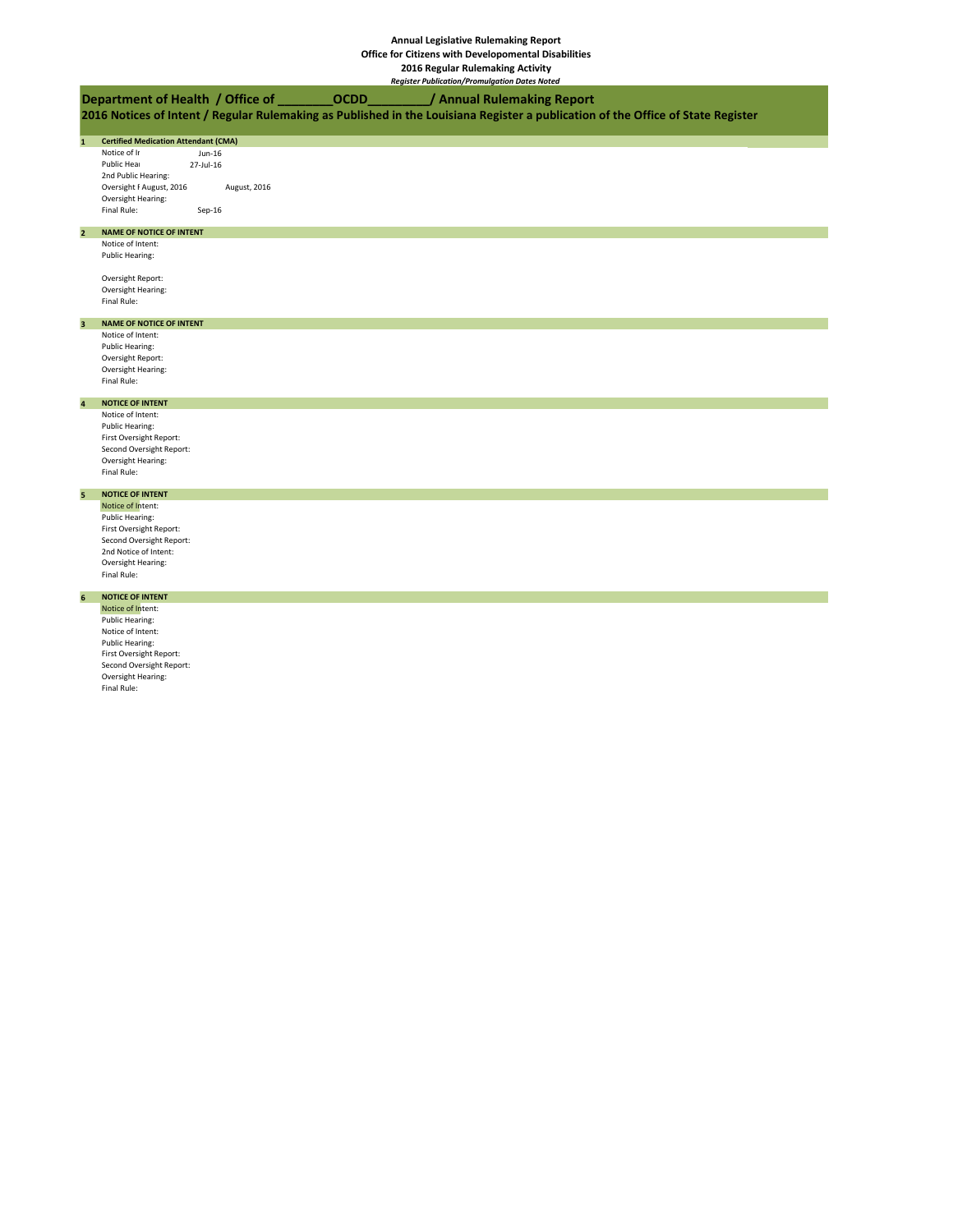**Annual Legislative Rulemaking Report Office for Citizens with Developomental Disabilities 2016 Regular Rulemaking Activity** *Register Publication/Promulgation Dates Noted*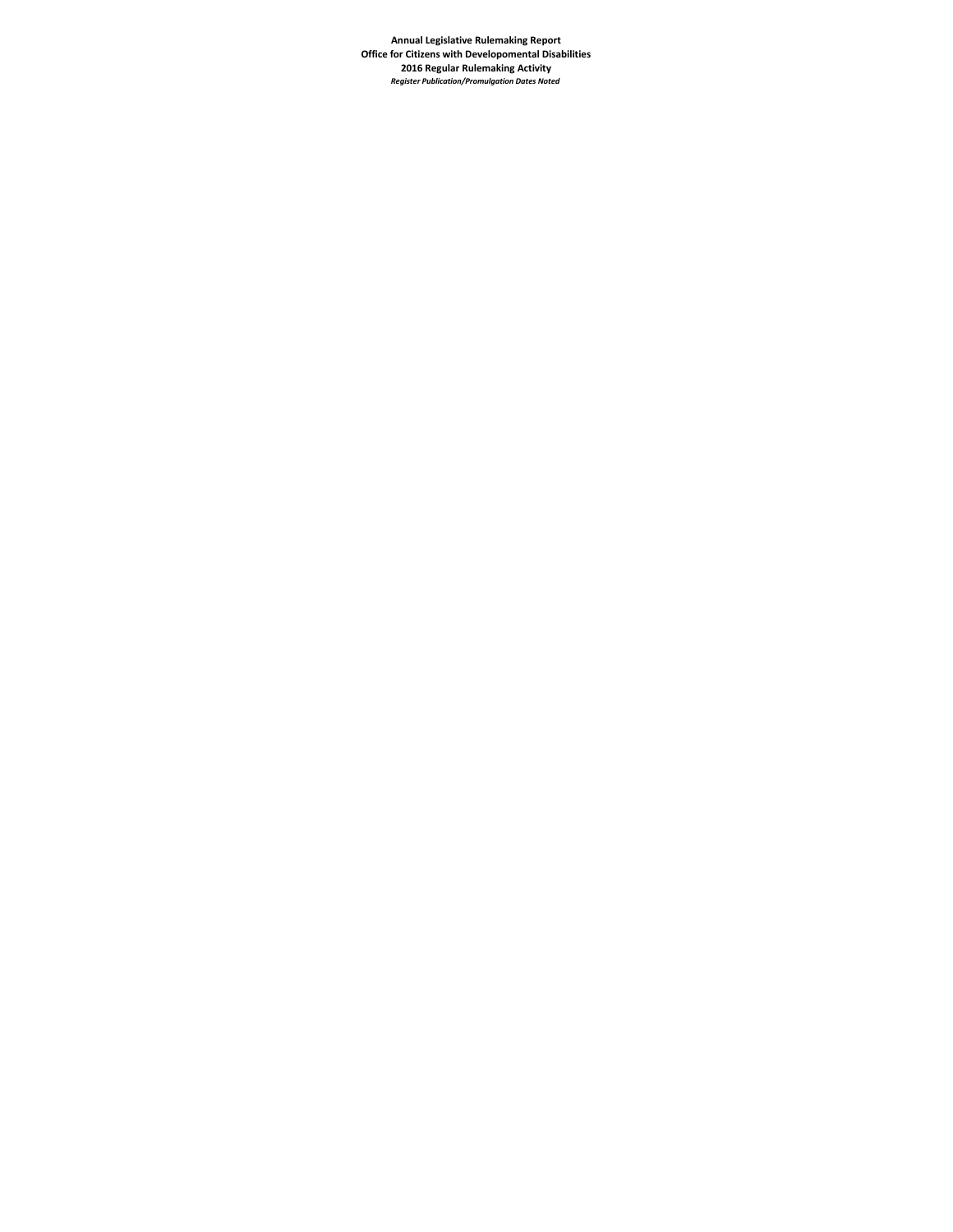# **Department of Health / Office of**

**PHICATION PUBLICATION / PUBLICATION PROMULG** 

|  |  |  | 2016 Emergency Rules / Regular Rulemaking as Published in the Louisiana Register a publication of the Office of State Register |
|--|--|--|--------------------------------------------------------------------------------------------------------------------------------|
|--|--|--|--------------------------------------------------------------------------------------------------------------------------------|

**1 Certified Medication Attendant (CMA)**

Emergency Rule: February, 2016<br>Redeclared Emergency Rule: June, 2016 Redeclared Emergency Rule: Redeclared Emergency Rule: Redeclared Emergency Rule:

#### **2 NAME OF RULE**

Emergency Rule: Stop Order: Redeclared Emergency Rule: Redeclared Emergency Rule: Redeclared Emergency Rule:

### **3 NAME OF RULE**

Emergency Rule: Stop Order: Redeclared Emergency Rule: Redeclared Emergency Rule: Redeclared Emergency Rule:

#### **4 NAME OF RULE**

Emergency Rule: Stop Order: Redeclared Emergency Rule: Redeclared Emergency Rule: Redeclared Emergency Rule:

Stop Orders are published in the official state journal **The Advocate**.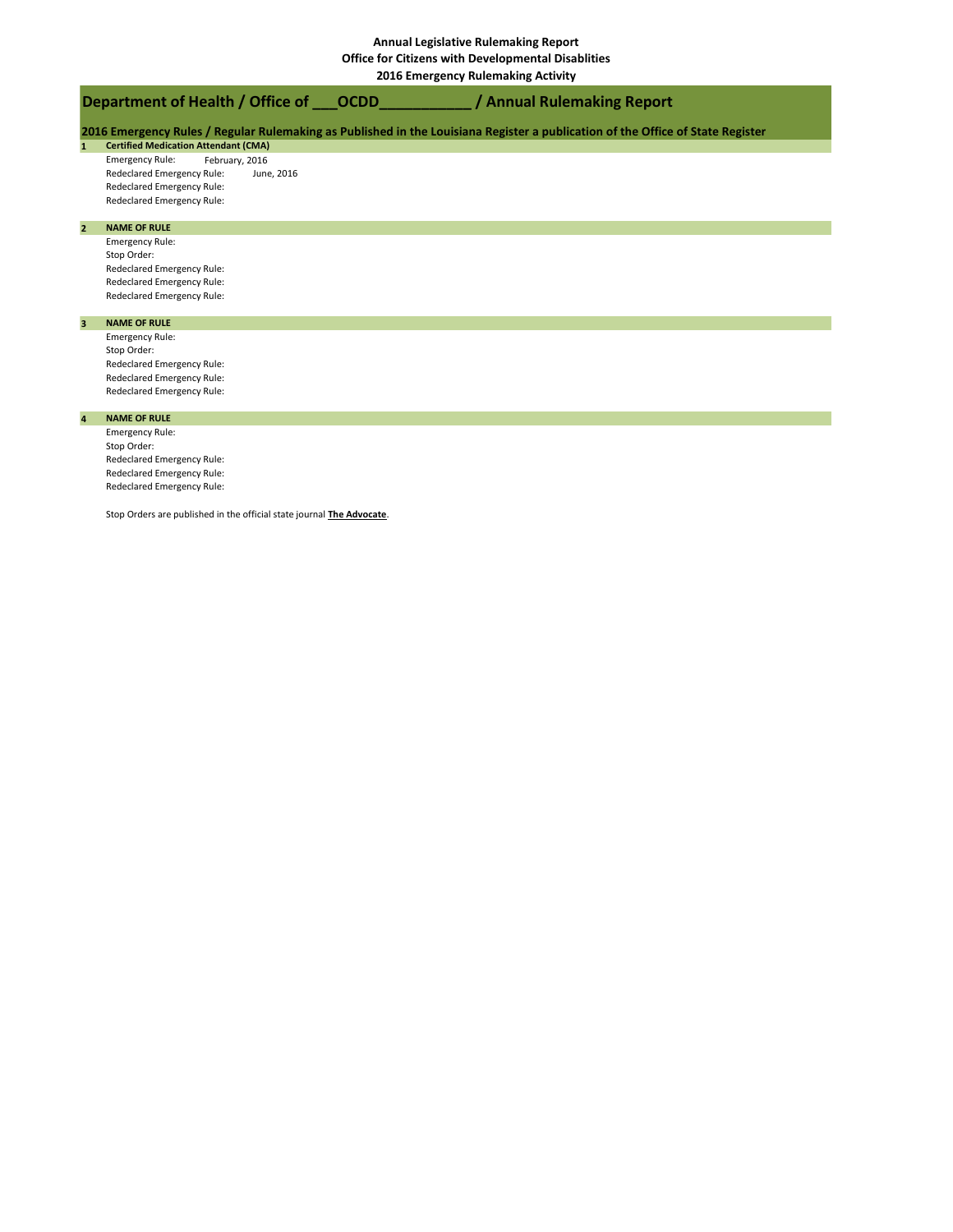**Annual Legislative Rulemaking Report Office for Citizens with Developmental Disablities 2016 Emergency Rulemaking Activity** *Register Publication/Promulgation Dates Noted*



ī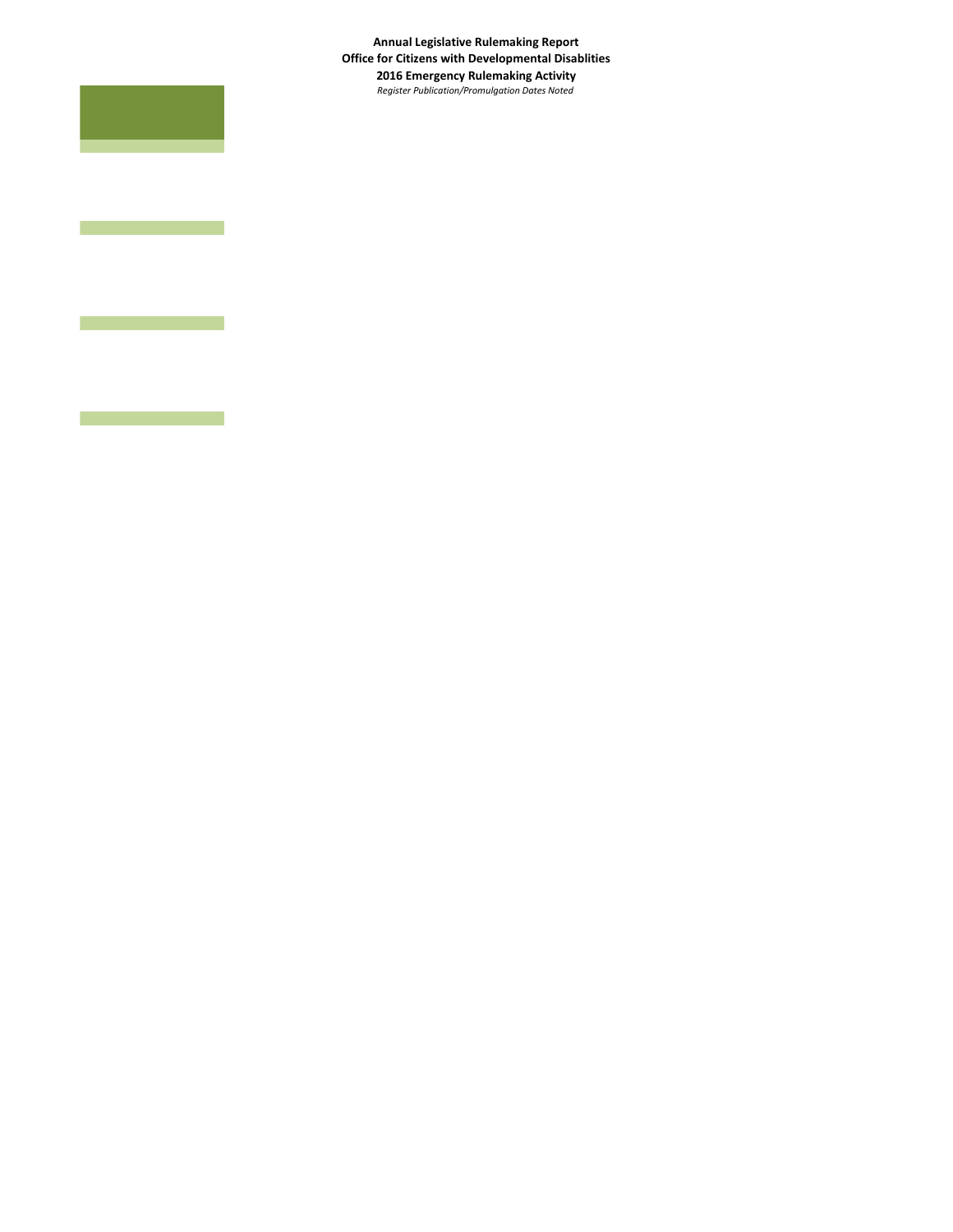# Department of Health / Office of \_\_\_\_\_\_OCDD\_

# **2016 Potpourri / Regular Rulemaking as Published in the Louisiana**

| $\mathbf{1}$            | <b>TITLE OF POTPOURRI</b> |
|-------------------------|---------------------------|
|                         | Notice:                   |
|                         | <b>Public Hearing:</b>    |
| $\overline{2}$          | <b>TITLE OF POTPOURRI</b> |
|                         | Notice:                   |
|                         | <b>Public Hearing:</b>    |
| $\overline{\mathbf{3}}$ | <b>TITLE OF POTPOURRI</b> |
|                         | Notice:                   |
|                         | <b>Public Hearing:</b>    |
|                         |                           |